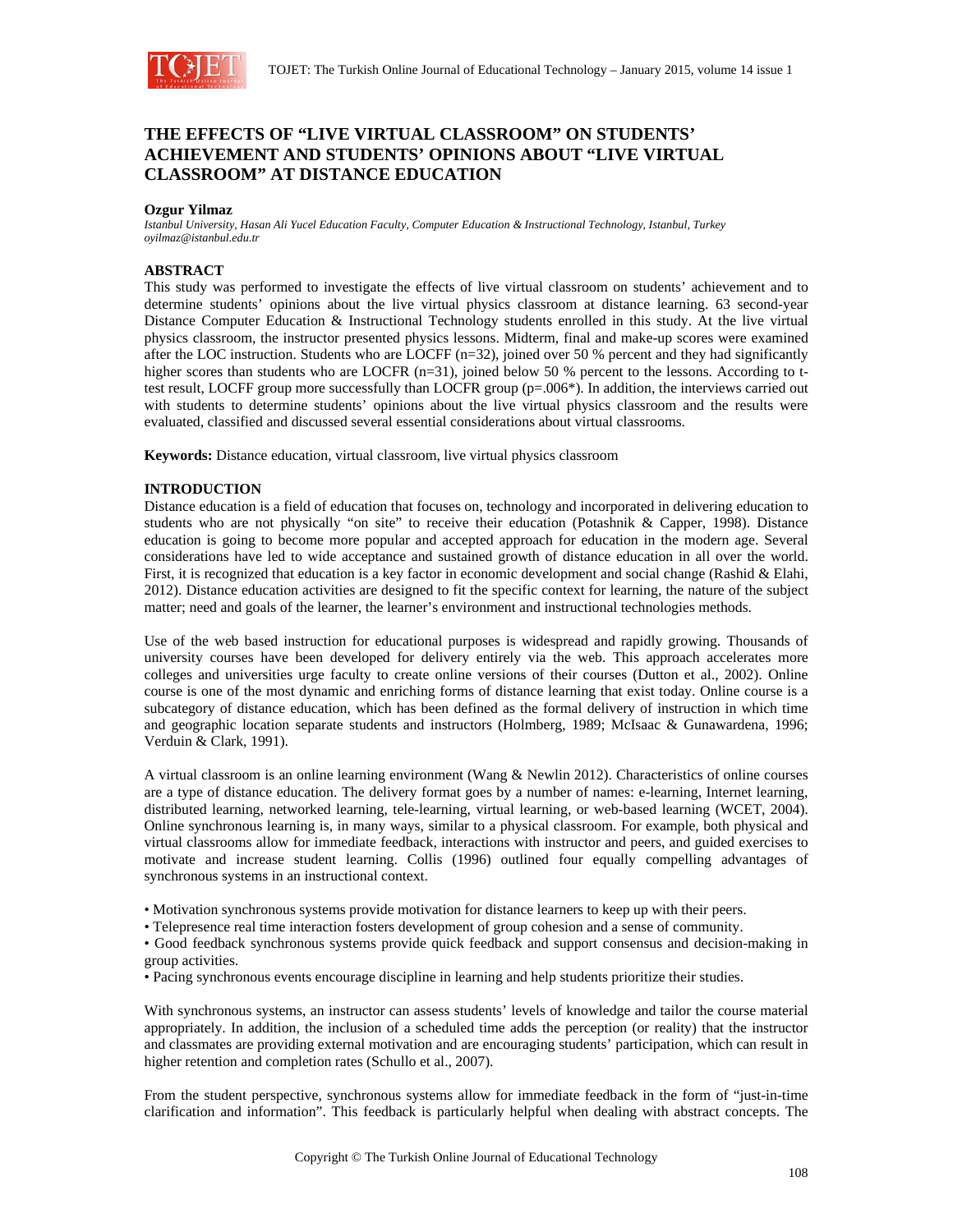

ability to talk with other class participants and instructors in real time can enhance the interaction that other forms of communication cannot (Pan & Sullivan, 2005).

The online virtual classroom has another advantage as interactions which are learner-content, learner-instructor, and learner-learner in the online environment (Hillman et al., 1994; Miltiadou & Savenye, 2003; Moore, 1989; Riel & Harasim, 1994). Synchronous technologies can add value to teaching and learning models, either as a supplement or replacement for face-to-face or asynchronous learning (Schullo et al., 2007). Many researchers have indicated that interaction in the distance course and considered it as an important factor that can influence the success or failure of a course (Kearsley, 1995; Keegan, 1988; Moore, 1989; Miltiadou & Savenye, 2003; Ross, 1996; Tsui, 1996; Vrasidas & McIsaac,1999). Kearsley (1995) find out that a high level of interaction has positive effects at distance learning courses. Moore (1989) examined distance course's interaction types. Tsui and Ki (1996) indicated that students interacted more frequently over the course of the semester, as they became more comfortable using technology and more successfully.

In the light of these findings this study was aimed to investigate the effects of live virtual classroom on students' achievement at distance learning and to determine students' opinions about the live virtual physics classroom at distance education in Istanbul University.

# **METHODS**

#### **Purpose of the research**

The purpose of this study is to investigate the effects of live virtual classroom on students' achievement at distance education. In the context of this study, "Is live virtual classroom effective in terms of student achievement at distance education?" research question was investigated and examined.

#### **Participant and procedure**

The participant of this study was 63 second-year Distance Department of Computer Education & Instructional Technology students. At the live virtual physics classroom, the instructor presented one-dimensional motion, Newton mechanic, force concept, two-dimensional motion, energy conservation and momentum subjects in each week. Students were able to ask questions to instructor at the misunderstanding points and the instructor had solved physics problems in detailed online with students. In addition, students could follow the recorded lessons whenever they want.

In this study, to investigate the effects of live virtual classroom on students' achievement at distance learning; midterm, final and make-up exam scores of students were examined after the live virtual physics classroom (LVPC) implementation.

In addition, the interviews carried out with students to determine students' opinions about the live virtual physics classroom at Istanbul University. The interviews were recorded and reported by 3 experts. Students' responses were evaluated and similar responses were classified within the scope of the study. Some examples of these responses were presented in the study.

#### **Findings**

In order to investigate the effects of live virtual classroom on students' achievement at distance learning, students' midterm exam, final exam and make-up scores were examined in detailed and the results were presented for *Live Virtual Physics Classroom Followers Rarely (LVPCFR)* and *Live Virtual Physics Classroom Followers Frequently (LVPCFF)* groups under the 3.1. and 3.2. sub-headings as follows.

#### **Live Virtual Physics Classroom Followers Rarely (LVPCFR) Findings**

In the analysis of the live virtual physics classroom data, *Live Virtual Physics Classroom Followers Rarely (LVPCFR)* group's content following numbers, live virtual physics classroom following numbers, scores and grade frequencies according to months during the semester were determined and graphs were presented.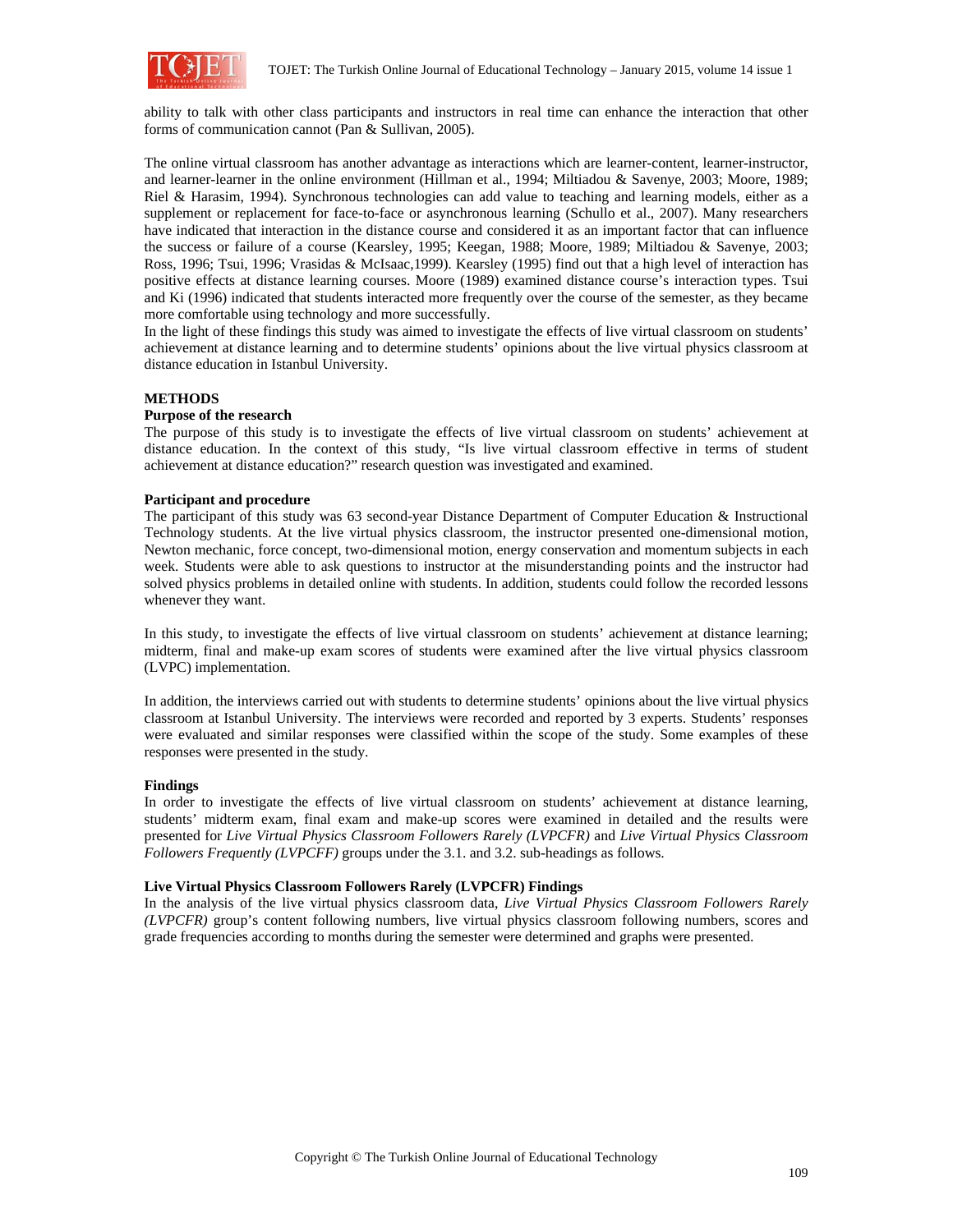

| <b>Student Score and Grade</b> |                                 |               |                    |               |                 |                            |                              |             |                  | <b>Number of Content</b> | <b>Following</b> |                  |                  |                | <b>Number of Live Virtual</b><br><b>Physics Classroom</b><br><b>Following</b> |                  |                  |                  |                  |                  |
|--------------------------------|---------------------------------|---------------|--------------------|---------------|-----------------|----------------------------|------------------------------|-------------|------------------|--------------------------|------------------|------------------|------------------|----------------|-------------------------------------------------------------------------------|------------------|------------------|------------------|------------------|------------------|
| Line                           | <b>Student Group</b><br>LVPCFR) | Midterm Score | <b>Final Score</b> | Make-Up Score | Average Score** | Grade<br>Letter<br>(Final) | Letter Grade<br>Make-Up      | Result      | September        | October                  | November         | December         | January          | Total          | September                                                                     | October          | November         | December         | January          | Total            |
| 1                              | R1                              | 65            | 25                 | 40            | 48              | FF                         | FF                           | FF          | $\overline{0}$   | $\boldsymbol{0}$         | 2                | $\mathbf{0}$     | 10               | 12             | $\mathbf{0}$                                                                  | $\boldsymbol{0}$ | 1                | $\boldsymbol{0}$ | $\overline{4}$   | $\sqrt{5}$       |
| 2                              | R <sub>2</sub>                  | 70            | 40                 | 50            | 56              | FF                         | ΒB                           | ΒB          | 9                | 8                        | 7                | $\mathbf{0}$     | $\overline{0}$   | 24             | $\overline{0}$                                                                | $\mathbf{1}$     | $\overline{0}$   | $\theta$         | $\mathbf{0}$     | $\mathbf{1}$     |
| 3                              | R <sub>3</sub>                  | 50            | 45                 | 70            | 64              | FF                         | BA                           | BA          | 3                | 13                       | 8                | $\boldsymbol{0}$ | 12               | 36             | $\overline{0}$                                                                | $\boldsymbol{0}$ | $\overline{0}$   | $\theta$         | $\boldsymbol{0}$ | $\mathbf{0}$     |
| 4                              | R <sub>4</sub>                  | 60            | 45                 | $NE*$         | 50              | FF                         | $\overline{\phantom{a}}$     | FF          | $\mathbf{0}$     | 1                        | 18               | 1                | 9                | 29             | $\boldsymbol{0}$                                                              | $\mathbf{0}$     | $\boldsymbol{0}$ | $\mathbf{0}$     | $\mathbf{0}$     | $\mathbf{0}$     |
| 5                              | R <sub>5</sub>                  | 50            | 47                 | 67            | 64              | FF                         | <b>BA</b>                    | BA          | $\mathbf{0}$     | 8                        | 15               | 2                | 10               | 35             | $\overline{0}$                                                                | $\boldsymbol{0}$ | $\boldsymbol{0}$ | $\boldsymbol{0}$ | $\mathbf{1}$     | 1                |
| 6                              | R <sub>6</sub>                  | 45            | 30                 | 35            | 38              | FF                         | FF                           | FF          | 5                | 19                       | $\tau$           | $\overline{c}$   | $\overline{4}$   | 37             | 0                                                                             | 2                | $\boldsymbol{0}$ | $\mathbf{0}$     | $\overline{2}$   | $\overline{4}$   |
| 7                              | R7                              | 75            | 60                 | $NE*$         | 65              | <b>BA</b>                  | $\overline{\phantom{a}}$     | BA          | 1                | 5                        | 19               | 2                | 6                | 33             | $\mathbf{0}$                                                                  | $\overline{0}$   | $\overline{0}$   | $\mathbf{0}$     | $\mathbf{0}$     | $\boldsymbol{0}$ |
| 8                              | R <sub>8</sub>                  | 55            | 50                 | $NE*$         | 52              | CB                         | $\overline{\phantom{a}}$     | CB          | $\mathbf{0}$     | 8                        | 25               | $\boldsymbol{0}$ | 12               | 45             | $\overline{0}$                                                                | $\boldsymbol{0}$ | $\overline{4}$   | $\mathbf{0}$     | $\boldsymbol{0}$ | 4                |
| 9                              | R <sub>9</sub>                  | 45            | 30                 | $NE*$         | 35              | FF                         | $\frac{1}{2}$                | FF          | $\overline{0}$   | 8                        | 11               | $\mathbf{0}$     | 1                | 20             | $\overline{0}$                                                                | $\mathbf{1}$     | $\mathbf{1}$     | $\mathbf{0}$     | $\mathbf{0}$     | $\overline{c}$   |
| 10                             | R10                             | 20            | 25                 | 40            | 34              | FF                         | FF                           | FF          | $\overline{0}$   | 18                       | 6                | $\boldsymbol{0}$ | $\overline{0}$   | 24             | $\overline{0}$                                                                | $\boldsymbol{0}$ | $\boldsymbol{0}$ | $\mathbf{0}$     | $\boldsymbol{0}$ | $\boldsymbol{0}$ |
| 11                             | R11                             | 80            | 45                 | 60            | 66              | FF                         | BA                           | BA          | 4                | 1                        | 3                | 15               | $\overline{2}$   | 25             | 0                                                                             | $\mathbf{0}$     | $\overline{0}$   | $\mathbf{0}$     | $\boldsymbol{0}$ | $\mathbf{0}$     |
| 12                             | R12                             | 35            | 40                 | 45            | 42              | FF                         | FF                           | FF          | 3                | $\boldsymbol{0}$         | 3                | $\mathbf{0}$     | $\boldsymbol{0}$ | 6              | $\boldsymbol{0}$                                                              | $\boldsymbol{0}$ | $\boldsymbol{0}$ | $\boldsymbol{0}$ | $\boldsymbol{0}$ | $\boldsymbol{0}$ |
| 13                             | R13                             | 50            | 75                 | $NE^*$        | 68              | <b>BA</b>                  | $\overline{\phantom{a}}$     | BA          | $\mathbf{0}$     | 3                        | 16               | $\mathbf{0}$     | 19               | 38             | $\overline{0}$                                                                | 1                | $\boldsymbol{0}$ | $\mathbf{0}$     | $\boldsymbol{0}$ | 1                |
| 14                             | R14                             | 70            | 40                 | 45            | 53              | FF                         | FF                           | FF          | $\boldsymbol{0}$ | 10                       | 25               | $\boldsymbol{0}$ | 3                | 38             | $\overline{0}$                                                                | $\boldsymbol{0}$ | $\overline{0}$   | $\boldsymbol{0}$ | $\boldsymbol{0}$ | $\boldsymbol{0}$ |
| 15                             | R15                             | 50            | 67                 | $NE*$         | 69              | <b>BA</b>                  | $\overline{\phantom{a}}$     | BA          | 2                | 17                       | 4                | 18               | 3                | 44             | $\boldsymbol{0}$                                                              | 7                | $\overline{0}$   | $\boldsymbol{0}$ | $\boldsymbol{0}$ | 7                |
| 16                             | R <sub>16</sub>                 | 45            | 45                 | 45            | 45              | FF                         | FF                           | FF          | $\overline{0}$   | $\overline{2}$           | 9                | $\boldsymbol{0}$ | $\overline{0}$   | 11             | $\boldsymbol{0}$                                                              | $\overline{2}$   | $\overline{0}$   | $\mathbf{0}$     | $\overline{0}$   | $\overline{c}$   |
| 17                             | R17                             | 90            | 20                 | 55            | 67              | FF                         | BA                           | BA          | $\overline{2}$   | 6                        | 18               | 6                | 5                | 37             | $\overline{0}$                                                                | $\mathbf{0}$     | 4                | 1                | $\boldsymbol{0}$ | 5                |
| 18                             | <b>R18</b>                      | 50            | 55                 | $NE^*$        | 54              | CB                         | $\overline{\phantom{a}}$     | CB          | $\mathbf{0}$     | $\mathbf{0}$             | 2                | $\boldsymbol{0}$ | $\overline{0}$   | $\overline{c}$ | $\boldsymbol{0}$                                                              | $\overline{0}$   | $\boldsymbol{0}$ | $\mathbf{0}$     | $\boldsymbol{0}$ | $\boldsymbol{0}$ |
| 19                             | R <sub>19</sub>                 | 45            | 35                 | 40            | 42              | FF                         | FF                           | FF          | 4                | 14                       | 7                | 2                | 3                | 30             | $\overline{0}$                                                                | 3                | 1                | 2                | $\overline{c}$   | $\,8\,$          |
| 20                             | R20                             | 70            | 65                 | $NE^*$        | 67              | BA                         | $\blacksquare$               | ΒA          | $\mathbf{0}$     | $\mathbf{0}$             | 39               | 1                | 9                | 49             | $\overline{0}$                                                                | $\mathbf{0}$     | 9                | $\mathbf{0}$     | $\boldsymbol{0}$ | $\overline{9}$   |
| 21                             | R21                             | 83            | 20                 | 57            | 65              | FF                         | BA                           | BA          | 4                | 12                       | 13               | $\boldsymbol{0}$ | $\overline{2}$   | 31             | $\overline{0}$                                                                | 2                | $\overline{2}$   | $\mathbf{0}$     | $\mathbf{0}$     | $\overline{4}$   |
| 22                             | R <sub>22</sub>                 | 35            | 40                 | 50            | 46              | FF                         | CC                           | $_{\rm CC}$ | $\mathbf{0}$     | $\mathbf{0}$             | 11               | 1                | $\boldsymbol{0}$ | 12             | $\boldsymbol{0}$                                                              | $\boldsymbol{0}$ | $\boldsymbol{0}$ | $\mathbf{0}$     | $\boldsymbol{0}$ | $\mathbf{0}$     |
| 23                             | R <sub>23</sub>                 | 40            | 45                 | 50            | 47              | FF                         | CC                           | CC          | $\overline{0}$   | $\mathbf{0}$             | 9                | 0                | $\Omega$         | 9              | $\overline{0}$                                                                | $\overline{0}$   | 1                | $\mathbf{0}$     | $\mathbf{0}$     | 1                |
| 24                             | R <sub>24</sub>                 | 95            | 52                 | $NE^*$        | 64              | BА                         | $\qquad \qquad \blacksquare$ | ВA          | 2                | 14                       | 5                | 4                | $\theta$         | 25             | $\boldsymbol{0}$                                                              | $\boldsymbol{0}$ | $\boldsymbol{0}$ | $\bf{0}$         | 0                | $\boldsymbol{0}$ |
| 25                             | R <sub>25</sub>                 | 82            | 58                 | $NE^*$        | 66              | BA                         | $\qquad \qquad \blacksquare$ | BA          | $\overline{0}$   | 11                       | 24               | 3                | 7                | 45             | $\overline{0}$                                                                | $\boldsymbol{0}$ | $\boldsymbol{0}$ | 1                | $\boldsymbol{0}$ | $\mathbf{1}$     |
| 26                             | R <sub>26</sub>                 | 85            | 55                 | $NE^*$        | 64              | BA                         | $\qquad \qquad -$            | <b>BA</b>   | 4                | 23                       | 15               | 5                | 1                | 48             | 0                                                                             | 2                | $\overline{c}$   | $\sqrt{2}$       | $\boldsymbol{0}$ | 6                |
| 27                             | R27                             | 65            | 30                 | 25            | 41              | FF                         | FF                           | FF          | 2                | 9                        | $\overline{4}$   | $\boldsymbol{0}$ | $\boldsymbol{0}$ | 15             | 0                                                                             | 1                | $\boldsymbol{0}$ | $\boldsymbol{0}$ | $\boldsymbol{0}$ | 1                |
| 28                             | <b>R28</b>                      | 75            | 25                 | 45            | 54              | FF                         | FF                           | FF          | 3                | 4                        | 6                | 1                | 5                | 19             | $\boldsymbol{0}$                                                              | 1                | $\boldsymbol{0}$ | $\boldsymbol{0}$ | $\boldsymbol{0}$ | 1                |
| 29                             | R <sub>29</sub>                 | 75            | 35                 | 45            | 54              | FF                         | FF                           | FF          | $\overline{2}$   | 12                       | 3                | 11               | 1                | 29             | 0                                                                             | 1                | 1                | $\mathbf 0$      | 0                | 2                |
| 30                             | <b>R30</b>                      | 65            | 20                 | 35            | 44              | FF                         | FF                           | FF          | $\overline{0}$   | 18                       | 16               | 3                | 6                | 43             | 0                                                                             | 5                | 3                | $\overline{2}$   | 1                | 11               |
| 31                             | <b>R31</b>                      | 85            | 20                 | 57            | 69              | FF                         | BA                           | BA          | 3                | 5                        | 6                | 1                | $\bf{0}$         | 15             | 0                                                                             | 1                | 2                | $\boldsymbol{0}$ | 0                | 3                |
|                                | 32 R32                          | 60            | 40                 | 40            | 46              | FF                         | FF                           | FF          | $\boldsymbol{0}$ | 10                       | 9                | 3                | 9                | 31             | 0                                                                             | $\boldsymbol{0}$ | 0                | $\boldsymbol{0}$ | 4                | 4                |
|                                | NE*: Not Entered                |               |                    |               |                 |                            |                              |             |                  |                          |                  |                  |                  |                |                                                                               |                  |                  |                  |                  |                  |

**Table 1**. LVPCFR group's numbers of content following, numbers of live virtual physics classroom following, scores and grade frequencies

Average Score\*\*: 30% Midterm + 70% Final / Make-Up Score

LVPCFR: Live Virtual Physics Classroom Followers Rarely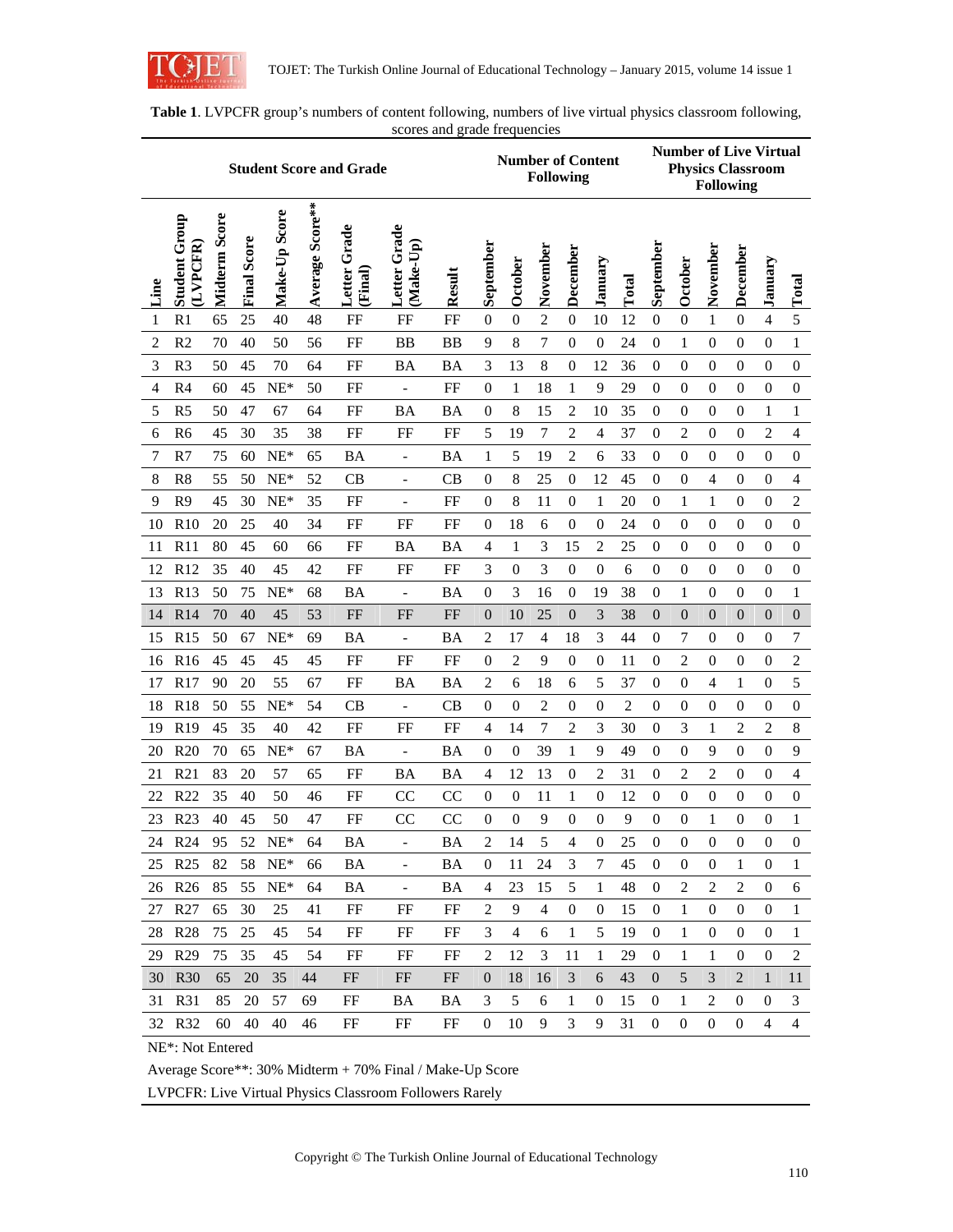

As seen in Table 1.; when examined LVPCFR group's the lowest and the highest scores were determined. Student who was numbered as 14 followed content and Live Virtual Physics Classroom, 38 and 0 respectively. Student numbered as 30 followed content and Live Virtual Physics Classroom, 43 and 11 respectively. The both of students failed at the distance physics course.



scores and grade frequencies

It was shown in Figure 1, general frequency distributions of LVPCFR Group's Content Following (Total) and Live Virtual Physics Classroom Following (Total) during the semester.

# **Live Virtual Physics Classroom Followers Frequently (LVPCFF) Findings**

In the analysis of the live virtual physics classroom data, *Live Virtual Physics Classroom Followers Frequently (LVPCFF)* group's content following numbers, live virtual physics classroom following numbers, scores and grade frequencies according to months during the semester were determined and graphs were presented.

| Table 2. LVPCFF group's numbers of content following, numbers of live virtual physics classroom following, |
|------------------------------------------------------------------------------------------------------------|
| scores and grade frequencies.                                                                              |

|                | <b>Student Score and Grade</b> |               |             |               |                 |                           |                           |           |                  |                | <b>Number of Content</b><br><b>Following</b> |                 |                |       |                  |                | <b>Number of Live Virtual</b><br><b>Physics Classroom</b><br><b>Following</b> |                |                  |                |  |  |
|----------------|--------------------------------|---------------|-------------|---------------|-----------------|---------------------------|---------------------------|-----------|------------------|----------------|----------------------------------------------|-----------------|----------------|-------|------------------|----------------|-------------------------------------------------------------------------------|----------------|------------------|----------------|--|--|
| Line           | <b>Student Group</b><br>LVPCFF | Midterm Score | Final Score | Make-Up Score | Average Score** | Grade<br>Letter<br>Final) | Letter Grade<br>(Make-Up) | Result    | September        | October        | November                                     | <b>December</b> | January        | Total | September        | October        | November                                                                      | December       | January          | Total          |  |  |
| 1              | F1                             | 65            | 50          | $NE*$         | 55              | CB                        | $\overline{\phantom{a}}$  | CB        | $\boldsymbol{0}$ | 17             | 12                                           | 18              | 3              | 50    | $\boldsymbol{0}$ | $\overline{4}$ | $\overline{4}$                                                                | 20             | $\boldsymbol{0}$ | 28             |  |  |
| $\overline{2}$ | F <sub>2</sub>                 | 45            | 25          | 35            | 38              | FF                        | FF                        | FF        | $\theta$         | $\mathbf{1}$   | 27                                           | $\Omega$        | 24             | 52    | $\overline{0}$   | $\Omega$       | $\overline{0}$                                                                | $\Omega$       | 1                | $\mathbf{1}$   |  |  |
| 3              | F <sub>3</sub>                 | 60            | 60          | $NE^*$        | 60              | <b>BB</b>                 | ۰                         | <b>BB</b> | 11               | 26             | 45                                           | 16              | $\overline{4}$ | 102   | $\boldsymbol{0}$ | $\theta$       | 1                                                                             | 3              | $\boldsymbol{0}$ | $\overline{4}$ |  |  |
| 4              | F <sub>4</sub>                 | 55            | 30          | 50            | 52              | FF                        | CB                        | CB        | 2                | 19             | 28                                           | $\overline{4}$  | 21             | 74    | $\mathbf{0}$     | 7              | 7                                                                             | 1              | $\overline{0}$   | 15             |  |  |
| 5              | F <sub>5</sub>                 | 80            | 75          | $NE*$         | 77              | AA                        | $\overline{\phantom{a}}$  | AA        | 2                | 19             | 19                                           | 15              | 9              | 64    | $\mathbf{0}$     | 11             | 5                                                                             | $\overline{c}$ | $\overline{0}$   | 18             |  |  |
| 6              | F <sub>6</sub>                 | 90            | 40          | 75            | 80              | FF                        | AA                        | AA        | 3                | 19             | 22                                           | 23              | 15             | 82    | $\mathbf{0}$     | 3              | 7                                                                             | 5              | 3                | 18             |  |  |
| 7              | F7                             | 70            | 45          | 55            | 60              | FF                        | <b>BB</b>                 | <b>BB</b> | 1                | $\overline{2}$ | 47                                           | 10              | 34             | 94    | $\overline{0}$   | 1              | 5                                                                             | 11             | $\overline{4}$   | 21             |  |  |
| 8              | F <sub>8</sub>                 | 70            | 55          | $NE*$         | 60              | <b>BB</b>                 | $\overline{a}$            | <b>BB</b> | 7                | 28             | 35                                           | 13              | 15             | 98    | $\mathbf{0}$     | 3              | 10                                                                            | 3              | $\boldsymbol{0}$ | 16             |  |  |
| 9              | F <sub>9</sub>                 | 91            | 42          | 74            | 83              | FF                        | AA                        | AA        | 13               | 30             | 16                                           | 26              | $\Omega$       | 85    | $\mathbf{0}$     | $\overline{4}$ | $\overline{0}$                                                                | 13             | $\overline{0}$   | 17             |  |  |
| 10             | F10                            | 70            | 40          | 30            | 49              | FF                        | FF                        | FF        | 12               | 20             | 26                                           | 14              | 1              | 73    | $\mathbf{0}$     | 4              | $\boldsymbol{0}$                                                              | 10             | $\boldsymbol{0}$ | 14             |  |  |
| 11             | F11                            | 60            | 60          | $NE*$         | 60              | <b>BB</b>                 | $\overline{\phantom{0}}$  | <b>BB</b> | 9                | 28             | 9                                            | 9               | 7              | 62    | $\mathbf{0}$     | $\mathbf{0}$   | $\mathbf{0}$                                                                  | 2              | 1                | 3              |  |  |
| 12             | F12                            | 75            | 65          | $NE^*$        | 68              | AA                        | $\qquad \qquad -$         | AA        | 12               | 27             | 36                                           | 15              | $\overline{4}$ | 94    | $\mathbf{0}$     | 16             | 9                                                                             | 13             | $\overline{0}$   | 38             |  |  |
| 13             | F13                            | 90            | 30          | 35            | 52              | FF                        | FF                        | FF        | 17               | 20             | 34                                           | 3               | 4              | 78    | $\mathbf{0}$     | 5              | $\overline{0}$                                                                | $\Omega$       | 1                | 6              |  |  |
| 14             | F14                            | 89            | 42          | 73            | 84              | FF                        | AA                        | AA        | 8                | 8              | 25                                           | 29              | 12             | 82    | $\mathbf{0}$     | $\overline{2}$ | 4                                                                             | 2              | 4                | 12             |  |  |
| 15             | F15                            | 90            | 40          | 73            | 79              | FF                        | AA                        | AA        | 10               | 31             | 4                                            | 4               | 3              | 52    | $\boldsymbol{0}$ | 10             | $\mathbf{0}$                                                                  | 3              | $\boldsymbol{0}$ | 13             |  |  |
| 16             | F16                            | 90            | 38          | 75            | 80              | AA                        | AA                        | AA        | 0                | 2              | 15                                           | 47              | 1              | 65    | $\Omega$         | $\Omega$       | 5                                                                             | 1              | $\overline{0}$   | 6              |  |  |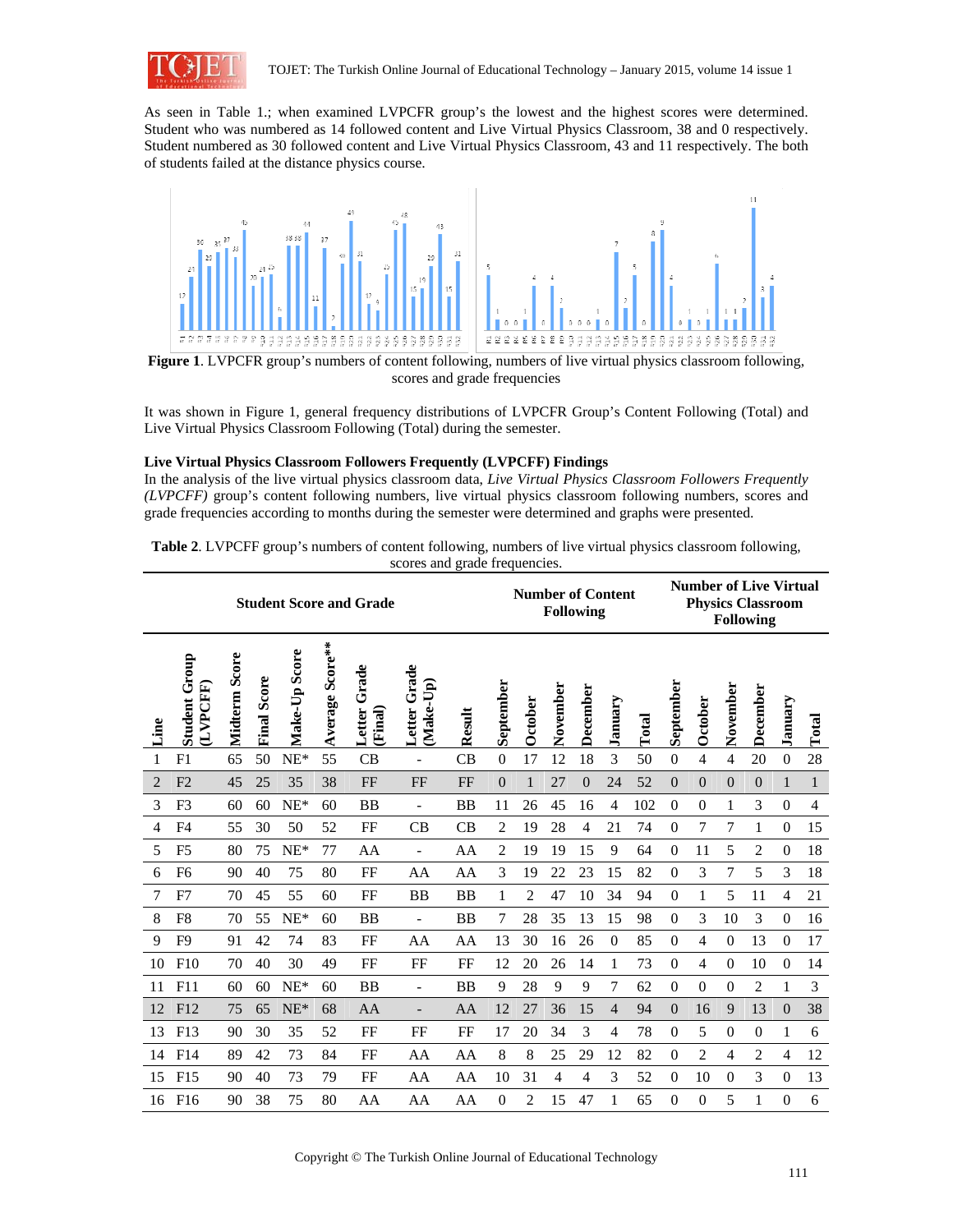

|        | 17 F17             | 50 | 40 | 40                 | 43 | FF        | FF                       | FF | 3              | 21 | 18 | 9              | $\Omega$ | 51 | $\Omega$       | $\overline{4}$ | $\mathcal{R}$ | 6             | $\Omega$ | 13 |
|--------|--------------------|----|----|--------------------|----|-----------|--------------------------|----|----------------|----|----|----------------|----------|----|----------------|----------------|---------------|---------------|----------|----|
|        | 18 F18             | 45 | 25 | 30                 | 35 | FF        | FF                       | FF | 6              | 7  | 17 | 7              | 18       | 55 | $\Omega$       |                | 5             | $\Omega$      | 13       | 19 |
|        | 19 F19             | 60 | 25 | 30                 | 39 | FF        | FF                       | FF | 15             | 19 | 28 | $\theta$       | 4        | 66 | $\theta$       | $\theta$       | $\theta$      | $\theta$      | 2        | 2  |
|        | 20 F <sub>20</sub> | 60 | 50 | $NE^*$             | 53 | CB        | $\overline{\phantom{a}}$ | CB | 16             | 8  | 27 | 2              | 8        | 61 | $\theta$       | $\theta$       | $\Omega$      | 5             | 7        | 12 |
|        | 21 F <sub>21</sub> | 60 | 40 | 50                 | 53 | FF        | CB                       | CB | $\Omega$       | 2  | 24 | 11             | 27       | 64 | $\Omega$       | $\theta$       | 2             | 4             |          | 7  |
|        | 22 F <sub>22</sub> | 65 | 50 | $NE^*$             | 55 | <b>CB</b> | $\overline{\phantom{0}}$ | CB | $\Omega$       | 55 | 9  | $\theta$       | 17       | 81 | $\theta$       | 21             | $\Omega$      | $\theta$      | 2        | 23 |
|        | 23 F <sub>23</sub> | 60 |    | 45 NE <sup>*</sup> | 50 | FF        | -                        | FF | $\Omega$       | 33 | 13 | 12             | 8        | 66 | $\theta$       | 6              | 3             | 6             | $\Omega$ | 15 |
|        | 24 F <sub>24</sub> | 65 | 40 | 50                 | 55 | FF        | <b>CB</b>                | CB | 19             | 16 | 28 | 6              | 6        | 75 | $\Omega$       | 8              | 12            | $\Omega$      | 2        | 22 |
|        | 25 F25             | 60 | 55 | $NE^*$             | 57 | BB        | -                        | BB | $\Omega$       | 14 | 32 | 13             | 23       | 82 | $\Omega$       |                | 5             |               | 1        | 8  |
|        | 26 F <sub>26</sub> | 50 | 25 | 50                 | 50 | FF        | CB                       | CB | 8              | 18 | 21 | 8              | 20       | 75 | $\Omega$       | 1              | 7             | $\mathcal{R}$ | 5        | 16 |
|        | 27 F <sub>27</sub> | 78 | 80 | $NE^*$             | 81 | AA        | $\overline{\phantom{a}}$ | AA | 6              | 21 | 19 | $\overline{4}$ | 2        | 52 | $\Omega$       | $\overline{4}$ | 8             | 1             | $\Omega$ | 13 |
|        | 28 F28             | 82 | 74 | $NE^*$             | 77 | AA        | -                        | AA | 9              | 15 | 18 | 15             | 11       | 68 | $\theta$       | $\Omega$       | 1             | 5             | $\theta$ | 6  |
|        | 29 F <sub>29</sub> | 30 | 25 | 30                 | 30 | FF        | FF                       | FF | $\mathfrak{D}$ | 16 | 20 | 12             | 5        | 55 | $\Omega$       | $\Omega$       | 9             | 5             | 4        | 18 |
|        | 30 F30             | 90 |    | 72 NE*             | 79 | AA        | -                        | AA | 14             | 26 | 24 | 17             | 16       | 97 | $\theta$       | 9              | 4             | 9             | 6        | 28 |
| 31 F31 |                    | 60 | 55 | $NE^*$             | 57 | BB        |                          | BB | 5              | 10 | 13 | 15             | 17       | 60 | $\overline{0}$ | 1              | $\theta$      | 1             | 6        | 8  |

NE\*: Not Entered

Average Score\*\*: 30% Midterm + 70% Final / Make-Up Score

LVPCFF: Live Virtual Physics Classroom Followers Frequently

As seen in Table 2; when examined LVPCFF group's the lowest and the highest scores were determined. The student who was numbered as 2 followed content and Live Virtual Physics Classroom, 52 and 1 respectively. The student numbered as 12 followed content and Live Virtual Physics Classroom, 94 and 38 respectively. While student 2 failed at distance physics course, student 12 finished physics course with the highest score.



 **Figure 2**. LVPCFF Group's content following (total) and live virtual physics classroom following (total) frequencies during the semester as scale.

 It was shown in Figure 2, general frequency distributions of LVPCFF Group's Content Following (Total) and Live Virtual Physics Classroom Following (Total) during the semester.

|  |  | Table 3. Comparison of LVPCFR and LVPCFF groups' scores of students' according to independent group t- |  |
|--|--|--------------------------------------------------------------------------------------------------------|--|
|  |  |                                                                                                        |  |

| test results. |       |    |           |            |                          |    |         |  |  |  |  |
|---------------|-------|----|-----------|------------|--------------------------|----|---------|--|--|--|--|
|               | Mean  | N  | Std.      | Std. Error | Independent group t test |    |         |  |  |  |  |
| Groups        |       |    | Deviation | Mean       |                          | SD | p       |  |  |  |  |
| <b>LVPCFR</b> | 49.12 | 31 | 17,006    | 3,006      |                          |    |         |  |  |  |  |
| <b>LVPCFF</b> | 65.74 | 32 | 27,980    | 5,025      | $-2.859$                 | 61 | $.006*$ |  |  |  |  |

As shown in Table 3.; LVPCFF group had significantly higher mean score (65,74) than LVPCFR group's mean score (49,12) during Live Virtual Physics Course and independent group t-test results showed that there was statistically significant difference between LVPCFF and LVPCFR groups' scores (p= ,006\*).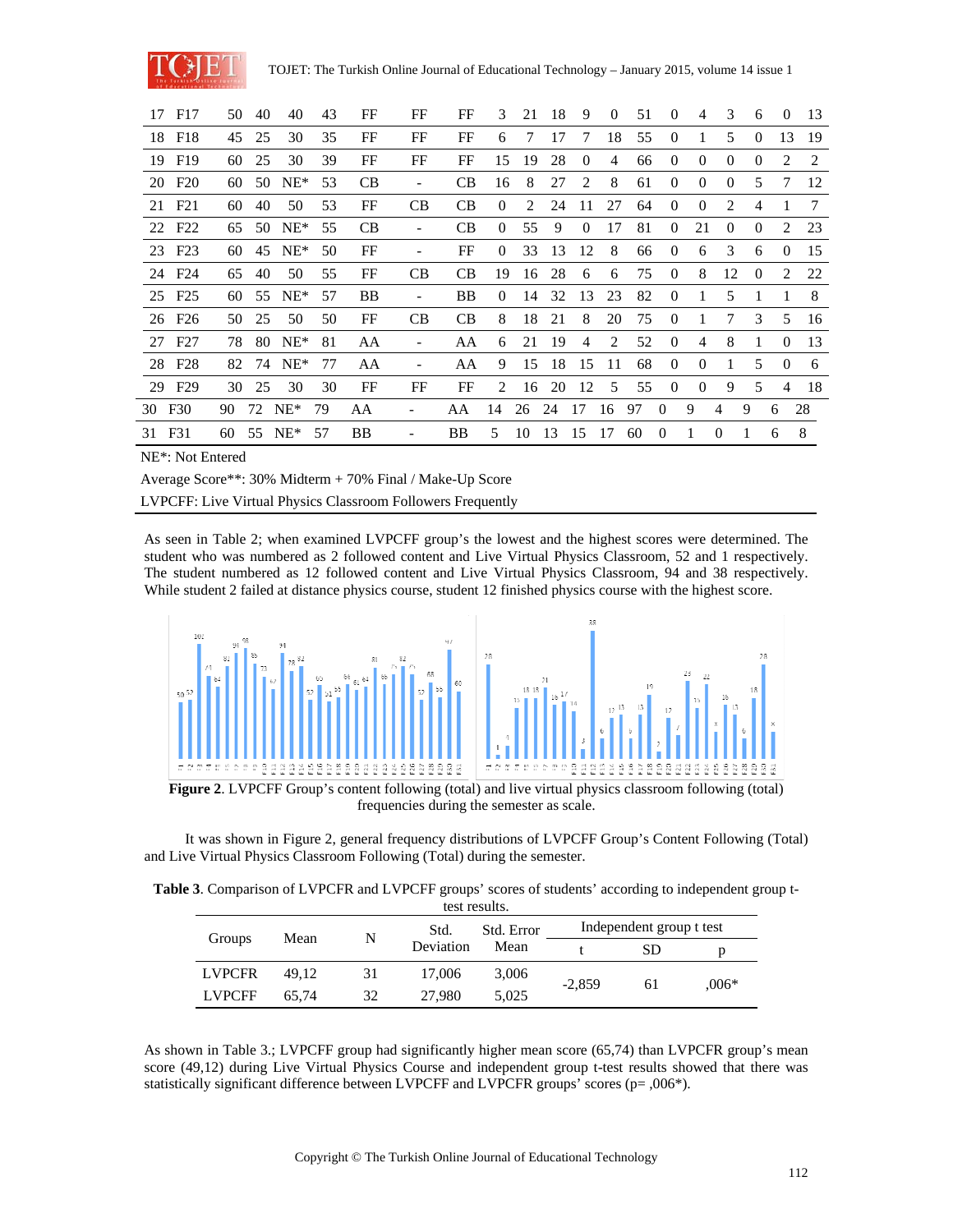

**Figure 3**. The comparison between the LVPCFR and LVPCFF groups were presented according to general frequency distributions of content following (total) and live virtual physics classroom following (total) during the semester.

In addition, the comparison between the LVPCFR and LVPCFF groups were presented according to general frequency distributions of Content Following (Total) and Live Virtual Physics Classroom Following (Total) during the semester in Figure 3.

#### **Interview Findings**

There are three open-ended questions in the interview form, which are as follows: (1) "What do you think about the live virtual physics classroom?", (2) "Which factors effected your success in the live virtual physics classroom? and (3) "Which points of the live virtual physics classroom did you like the most?". Some examples of data obtained in the analysis of the responses are briefly listed below:

*"Although the physics lessons are boring and difficult, I enjoyed the lessons and it encouraged me to do my homeworks"* 

*"It effected my understanding the subject to be part of solving problems during the live virtual physics classroom"* 

*"It was the most important factor of the live virtual physics classroom on my success that I could follow lessons over and over again"* 

*"The instructor solved problems about the subjects and I could asked my questions to him whenever I need at the live virtual physics classroom"* 

When the similar responses obtained in the interviews are classified, two main opinions become prominent, as follows: (1) Live virtual classroom is highly desirable and (2) To be able to access the recorded live virtual physics classroom at any time by students were the most important factors of students' success. These results indicate that the students were generally positively affected by the live virtual physics classroom at distance education.

# **CONCLUSION**

The purpose of this study is to investigate the effects of live virtual classroom on students' achievement at distance learning. In order to investigate the effects of live virtual classroom on students' achievement at distance education, students' midterm exam, final exam and make-up scores were examined in detailed. According to data analysis, it was found that LVPCFF group had significantly higher mean score (65,74) than LVPCFR group's mean score (49,12) during The Live Virtual Physics Classroom and independent group t-test results showed that there was statistically significant difference between LVPCFF and LVPCFR groups' scores  $(p=,006*)$ . According to the findings, it was seen that LVPCFF group more successful than LVPCFR group.

According to the interviews results, it was seen that students had two main opinions as follows: (1) live virtual classroom is highly desirable and (2) To be able to access the recorded live virtual physics classroom at any time by students were the most important factors of students' achievement. These results indicate that the students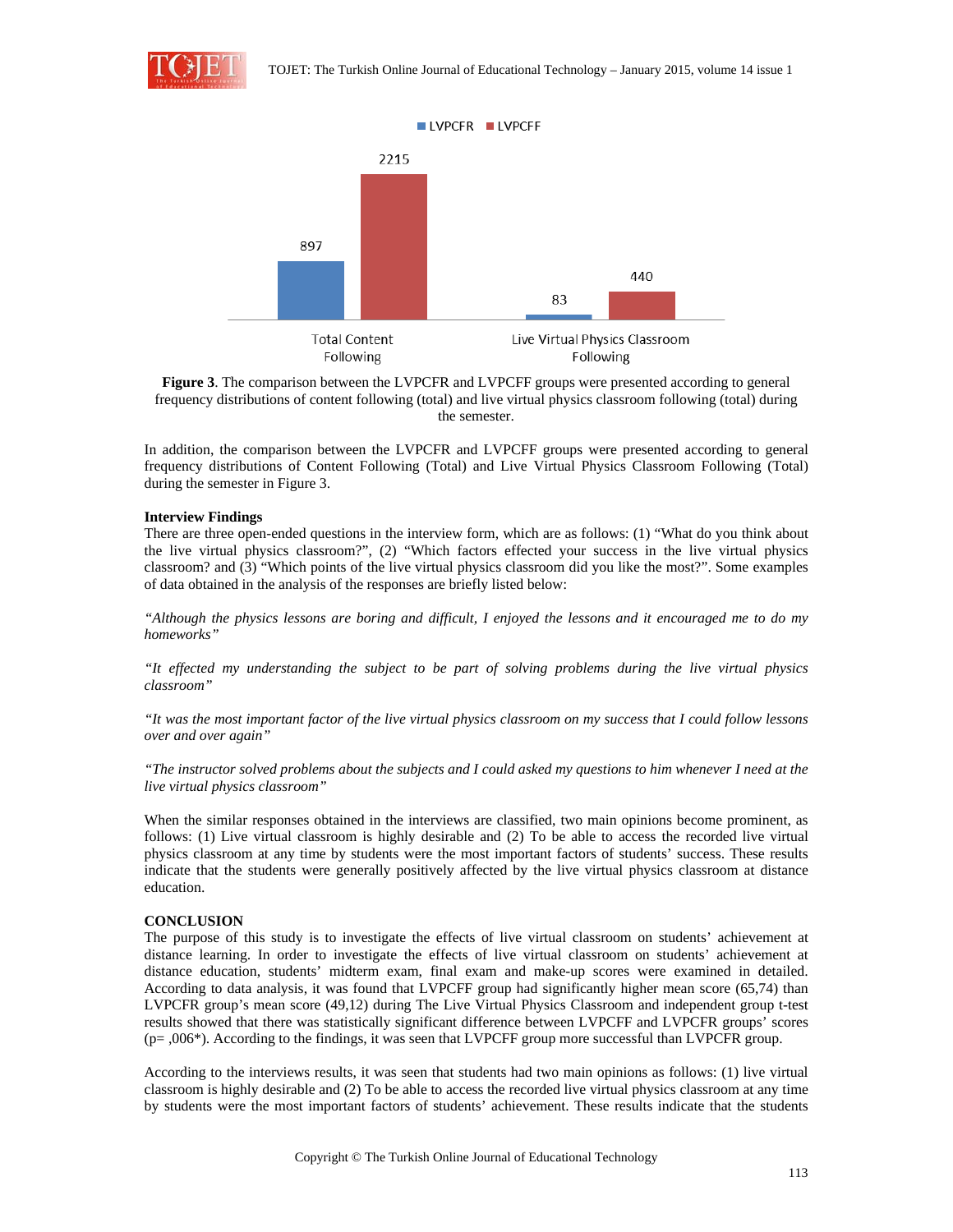

were generally positively affected by the live virtual physics classroom at distance education. As mentioned before, live virtual classroom has the advantage of being able to show an image of the speaker, three dimensional objects, motion, and preproduced video footage. The unique advantage of live virtual classroom is that they provide for two-way interaction between the instructor and the students (McIsaac & Gunawardena, 1996). According to data analysis and student's interview results support to importance of live virtual classroom on distance education.

As indicated at previous researches, an important advantage in using recorded live virtual classroom is that students can exercise "control" over the programming by using the stop, rewind, replay, and fast forward features to proceed at their own pace. Recorded live virtual classroom is also a very flexible medium allowing students to use the recorded live virtual classroom at a time that is suitable to them. Students can repeat the material until they gain mastery of it by reflecting on and analyzing it (McIsaac & Gunawardena, 1996). According to Jason (2001), students view the use of the virtual classroom as an ease of accessibility. It is much easier with the information posted on the Web because it is available 24 hours a day. Distance learning courses can be done anywhere and at any time. Students can view this information without having to contact the instructor (Posey et al., 2010). In this context, data analysis and student's interview results show that providing the recorded live virtual classroom in distance education has positively effected on students' success. As shown in this study, our findings support previous works of researchers (Miltiadou & Savenye, 2003; Potashnik & Capper, 1998; Riel & Harasim, 1994; Verduin & Clark, 1991; Vrasidas & McIsaac, 1999) about importance of live virtual classroom and it is clear that the live virtual physics classroom has played a critical role in students' achievement at distance education.

# **REFERENCES**

- Collis, B. (1996). Tele-learning in a digital world: The future of distance learning. London. International Thompson Computer Press.
- Dutton, J., Dutton, M., & Perry, J. (2002). How Do Online Students Differ From Lecture Students?, *Jaln* Volume 6, Issue 1.
- Holmberg, B. (1989). Theory and Practice of Distance Education. London: Routledge.
- Hillman, D. C., Willis, D. J., & Gunawardena, C. N. (1994). Learner-Interface Interaction in Distance Education: An Extension of Contemporary Models and Strategies for Practitioners. *The American Journal of Distance Education*, 8(2), 31-42.
- Jason, L. A., Kennedy, C. L. & Taylor, R. R. (2001). Development and Evaluation of a Web-based Classroom. *Journal of Instructional Psychology*, 28(3), 155-160.
- Kearsley, G. (1995). The Nature and Value of Interaction in Distance Learning. Third Distance Education Research Symposium, May 18-21.
- Keegan, D. (1988). Problems in Defining the Field of Distance Education. *The American Journal of Distance Education*, 2(2), 4-11.
- Moore, M. G. (1989). Three Types of Interaction. *The American Journal of Distance Education*, 3(2), 1-6.
- Miltiadou M., & Savenye W. C. (2003). Applying Social Cognitive Constructs of Motivation to Enhance Student Success in Online Distance Education, *Educational Technology Review*, v11, n1.
- McIsaac, M. S., & Gunawardena C. N. (1996). Distance Education. In D. H. Jonassen (Ed.), Handbook of research for educational communications and technology: a project of the Association for Educational Communications and Technology (pp. 403-437). New York: Simon & Schuster Macmillan.
- Pan, C. C. & Sullivan, M. (2005). Promoting synchronous interaction in an eLearning environment. *Technical Horizons in Education Journal*, 33(2), 27-30.
- Potashnik, M. & Capper, J. (1998). Distance Education: Growth and Diversity. *Fin Dev*; 35: 42–45.
- Posey, G., Burgess, T., Eason, M. & Jones, Y. (2010). The Advantages and Disadvantages of the Virtual Classroom and the Role of the Teacher. Southwest Decision Sciences Institute Conference, March 2-6 <http://www.swdsi.org/swdsi2010/SW2010\_Preceedings/papers/PA126.pdf> Accessed 16.07.2012
- Rashid, M., & Elahi, U. (2012). Use of Educational Technology in Promoting Distance Education. *Turkish Online Journal Distance Education*; 13.
- Riel, M., & Harasim, L. (1994). Research Perspectives on Network Learning. *Machine Mediated Learning*, 4(2- 3), 91-113.
- Ross, A. R. (1996). The Influence of Computer Communication Skills on Participation in a Computer Conferencing Course. *Journal of Educational Computing Research*, 15(1), 37-52.
- Schullo, S., Hilbelink, A., Venable, M. & Barron, A. E. (2007). Selecting a Virtual Classroom System: Elluminate Live vs. Macromedia Breeze. *MERLOT Journal of Online Learning and Teaching*, 3(4), 331- 345.
- Tsui, A. B. M, & Ki, W. W. (1996). An Analysis of Conference Interactions on Telenex A Computer Network for ESL Teachers. *Educational Technology Research and Development*, 44(4), 23-44.